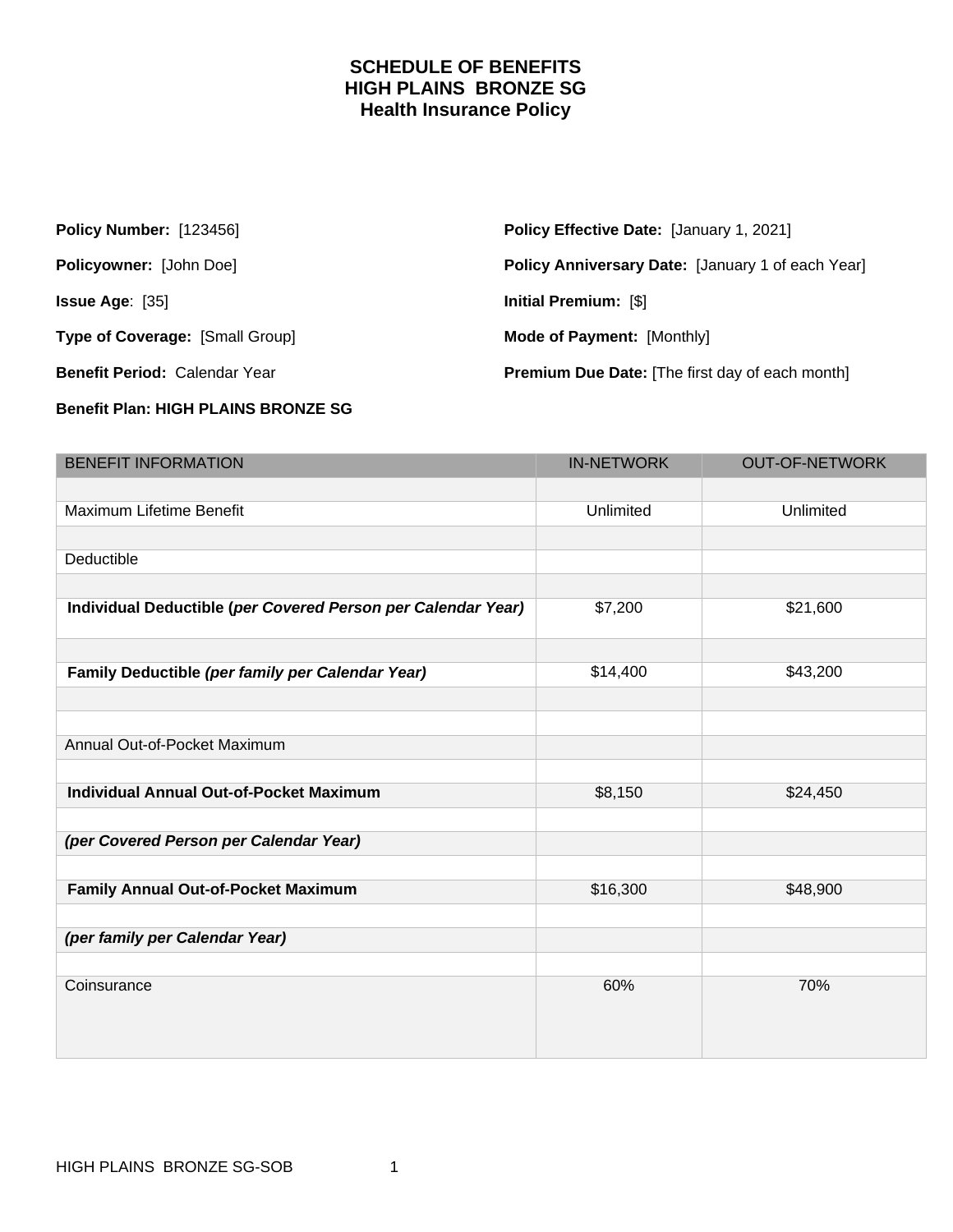# **SCHEDULE OF BENEFITS (continued)**

|                                                                                               | <b>Your Cost In-Network</b>  | Your Cost Out-of-<br><b>Network</b> |
|-----------------------------------------------------------------------------------------------|------------------------------|-------------------------------------|
| All Covered Benefits, unless otherwise specified below in this<br><b>Schedule of Benefits</b> | 60% after Deductible         | 70% After Deductible                |
| <b>Autism Spectrum Disorder</b>                                                               |                              |                                     |
| Inpatient                                                                                     | 60% after Deductible         | 70% After Deductible                |
| <b>Outpatient Office Visit</b>                                                                | 60% after Deductible         | 70% After Deductible                |
| <b>Other Outpatient</b>                                                                       | 60% after Deductible         | 70% after Deductible                |
| Centers of Excellence (When approved by MHC)                                                  | 60%                          | <b>NA</b>                           |
| <b>Chemical Dependency</b>                                                                    |                              |                                     |
| Inpatient                                                                                     | 60% after Deductible         | 70% after Deductible                |
| <b>Outpatient Office Visit</b>                                                                | \$60 copay /visit            | 70% after Deductible                |
| <b>Outpatient Other</b>                                                                       | 60% after Deductible         | 70% after Deductible                |
|                                                                                               |                              |                                     |
| <b>Chiropractic Services</b>                                                                  |                              |                                     |
| Maximum Number of Office Visits per Calendar Year - 20 visits                                 | 60% After Deductible         | 70% after Deductible                |
| <b>Convalescent Home Services (Skilled Nursing)</b>                                           |                              |                                     |
|                                                                                               | 60% after Deductible         | 70% After Deductible                |
| <b>Dental Exam</b>                                                                            | 0% to \$100<br>Reimbursement | 0% to \$100<br>Reimbursement        |
| <b>Durable Medical Equipment</b>                                                              |                              |                                     |
| Rental (up to the purchase price), Purchase and Repair and<br>Replacement                     | 60% after Deductible         | 70% After Deductible                |
| <b>Emergency Room Services and Transport</b>                                                  | 70% after Deductible         | 70% after Deductible                |
| <b>Home Health Care Services</b>                                                              | 60% after Deductible         | 70% After Deductible                |
| <b>Hospital Services - Facility and Professional</b>                                          |                              |                                     |
| <b>Inpatient Facility</b>                                                                     | 60% after Deductible         | 70% after Deductible                |
| <b>Outpatient Facility</b>                                                                    | 60% after Deductible         | 70% after Deductible                |
|                                                                                               |                              |                                     |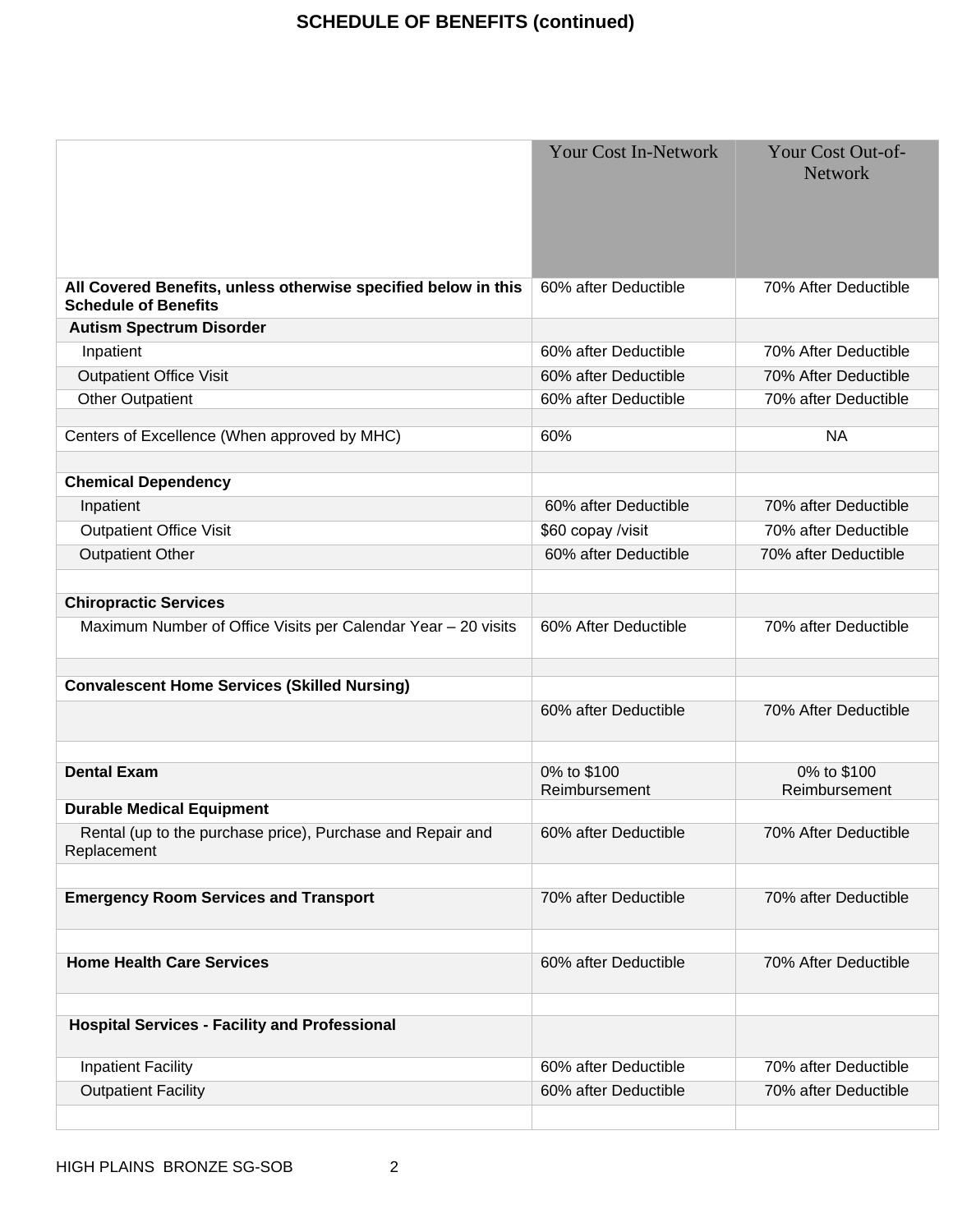### **SCHEDULE OF BENEFITS (continued)**

|                                                        | <b>Your Cost In-Network</b>        | <b>Your Cost Out-of-</b><br><b>Network</b> |
|--------------------------------------------------------|------------------------------------|--------------------------------------------|
| <b>Observation Room/Bed</b>                            | 60% after Deductible               | 70% after Deductible                       |
|                                                        |                                    |                                            |
| <b>Laboratory Services</b>                             | 70% after Deductible               | 70% after Deductible                       |
| <b>Mental Health Services</b>                          |                                    |                                            |
| Inpatient                                              | 60% after Deductible               | 70% after Deductible                       |
| <b>Outpatient Office Visit</b>                         | \$60 copay /visit                  | 70% after Deductible                       |
| <b>Outpatient Other</b>                                | 60% after Deductible               | 70% after Deductible                       |
|                                                        |                                    |                                            |
| <b>Physician Medical Services</b>                      |                                    |                                            |
| Physician Office Visits (Non-Specialist)               | \$60.00 Copay                      | 70% after Deductible                       |
| <b>Physician Specialist Visits</b>                     | 70% after Deductible               | 70% after Deductible                       |
|                                                        |                                    |                                            |
| <b>Prescription Drugs Benefit</b>                      |                                    |                                            |
| Retail Pharmacy Prescriptions (31-day supply)          |                                    |                                            |
| Preferred Generic Drugs (Tier 1)                       | \$15.00 Copay after<br>Deductible  | 70% after Deductible                       |
| Non-Preferred Generic & Preferred Brand Drugs (Tier 2) | \$125.00 Copay after<br>Deductible | 70% after Deductible                       |
| Non-Preferred Brand Drugs (Tier 3)                     | \$160.00 Copay after<br>Deductible | 70% after Deductible                       |
| Specialty Drugs (Tier 4)                               | \$185.00 Copay after<br>Deductible | 70% after Deductible                       |
|                                                        |                                    |                                            |

**If you choose a higher Tier drug when a lower Tier drug is available, you must pay an ancillary charge in addition to the deductible and/or coinsurance, as applicable.**

| Mail Order Maintenance 90-day supply                                                                                    |                                    |                      |
|-------------------------------------------------------------------------------------------------------------------------|------------------------------------|----------------------|
| Preferred Generic Drugs (Tier 1)                                                                                        | \$30.00 Copay after<br>Deductible  | 70% after Deductible |
| Non-Preferred Generic & Preferred Brand Drugs (Tier 2)                                                                  | \$250.00 Copay after<br>Deductible | 70% after Deductible |
| Non-Preferred Brand Drugs (Tier 3)                                                                                      | \$320.00 Copay after<br>Deductible | 70% after Deductible |
| Specialty Drugs (Tier 4) (31-Day Supply Only)                                                                           | <b>NA</b>                          | <b>NA</b>            |
|                                                                                                                         |                                    |                      |
| <b>Preventive Health Care Services</b>                                                                                  | 100% Covered                       | 70% After Deductible |
|                                                                                                                         |                                    |                      |
| <b>Prostheses Benefit (Non-Dental)</b>                                                                                  |                                    |                      |
| Rental (up to the purchase price) Purchase, Repair,<br><b>Replacement of Prosthetics</b>                                | 60% after Deductible               | 70% After Deductible |
|                                                                                                                         |                                    |                      |
| Therapeutic Services (PT, OT, ST) 40 visit limit each.                                                                  | 70% after Deductible               | 70% After Deductible |
| Rehab and Habilitative have separate limits. See policy for<br>additional information. Does not apply to mental health. |                                    |                      |
| <b>Transplant Services</b>                                                                                              | 60% after Deductible               | 70% After Deductible |
|                                                                                                                         |                                    |                      |
| Urgent Care Benefit - Doctor on Demand Telemedicine                                                                     | \$20.00 Copay                      | Not Available        |
| HIGH PLAINS BRONZE SG-SOB<br>3                                                                                          |                                    |                      |